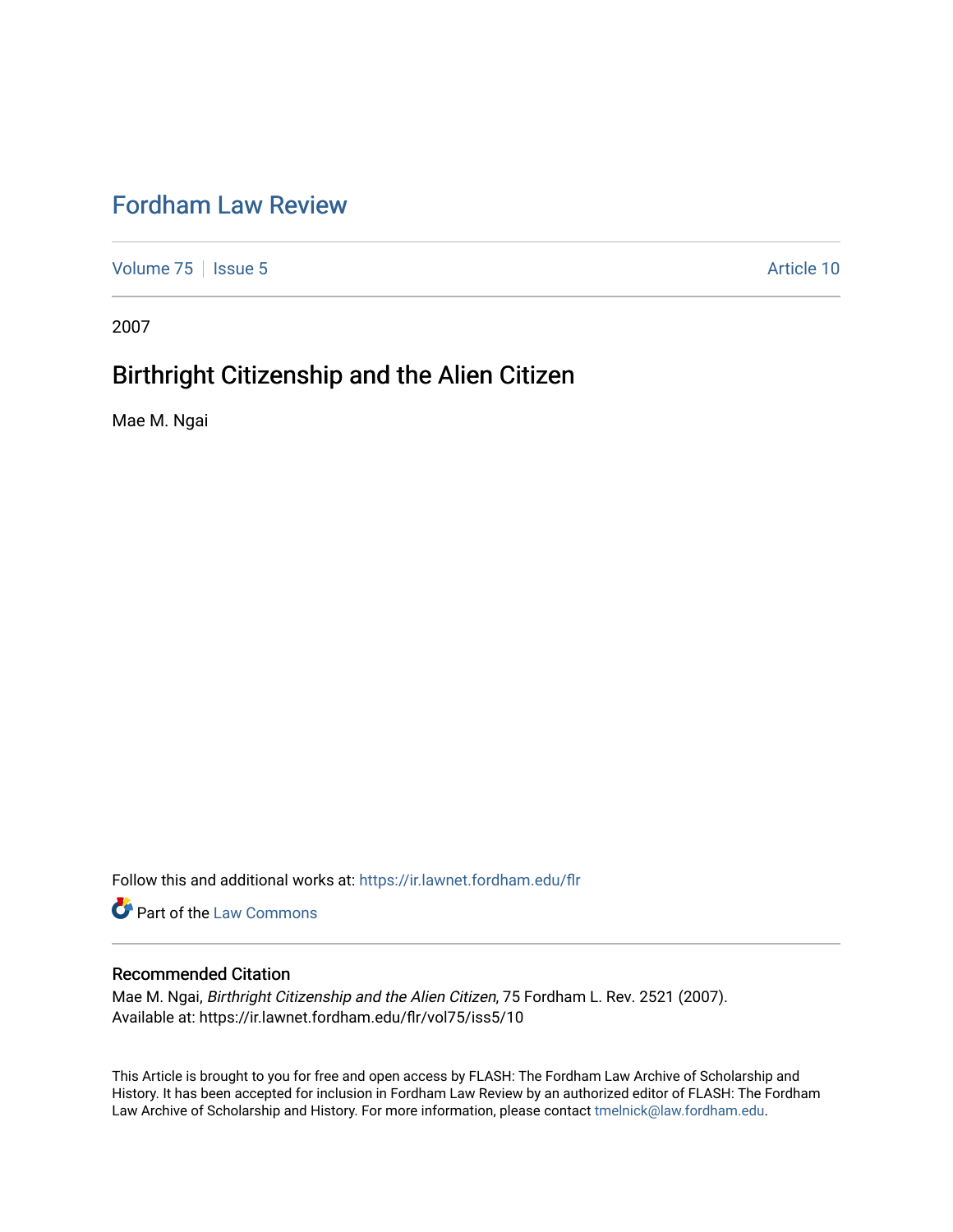# Birthright Citizenship and the Alien Citizen

## Cover Page Footnote

Professor of History, Columbia University.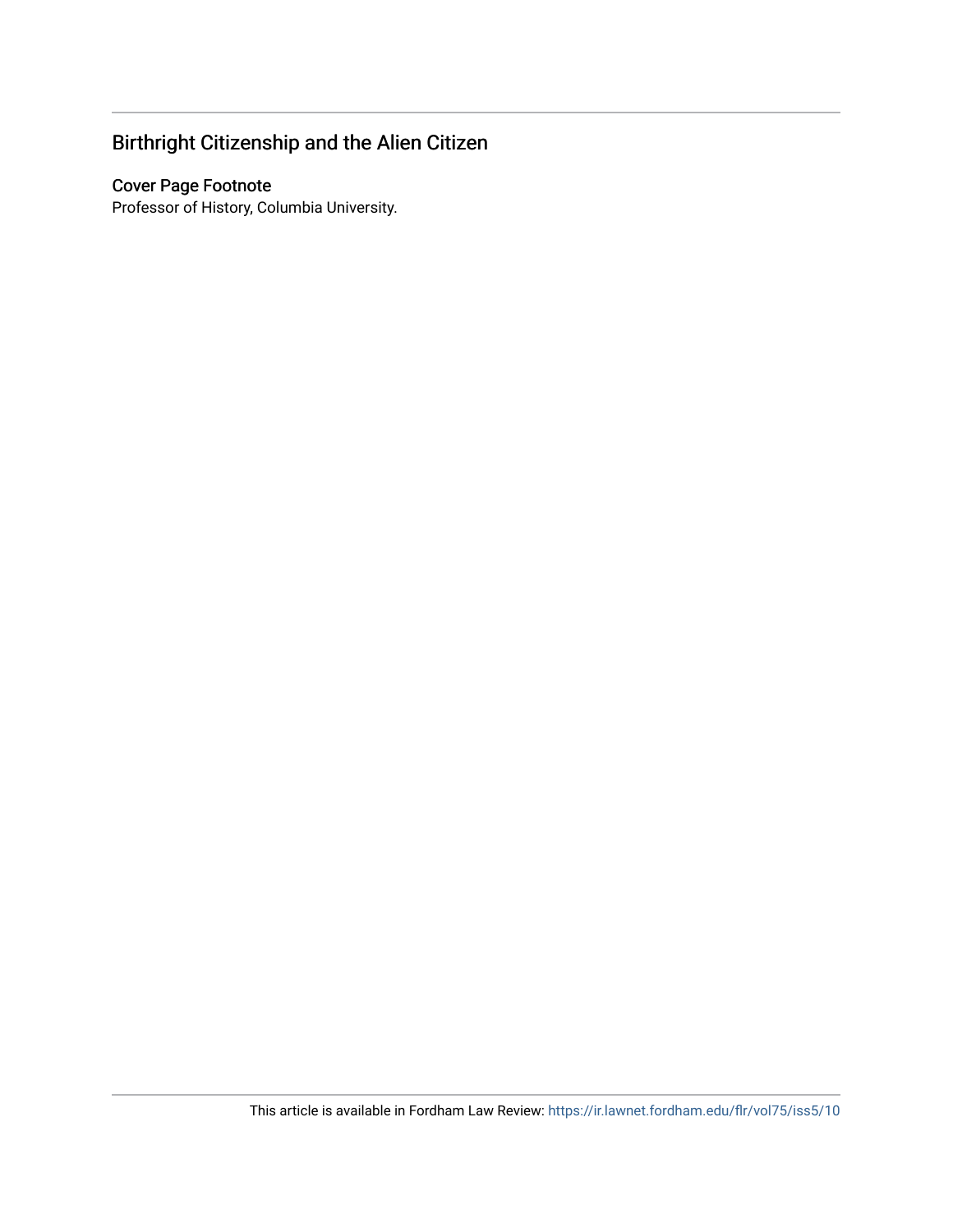## **BIRTHRIGHT CITIZENSHIP AND THE ALIEN CITIZEN**

### *Mae* **M.** *Ngai\**

The alien citizen is an American citizen **by** virtue of her birth in the United States but whose citizenship is suspect, if not denied, on account of the racialized identity of her immigrant ancestry. In this construction, the foreignness of non-European peoples is deemed unalterable, making nationality a kind of racial trait. Alienage, then, becomes a permanent condition, passed from generation to generation, adhering even to the native-born citizen. Qualifiers like "accidental" citizen,<sup>1</sup> "presumed" citizen,<sup>2</sup> or even "terrorist" citizen<sup>3</sup> have been used in political and legal arguments to denigrate, compromise, and nullify the **U.S.** citizenship of "unassimilable" Chinese, "enemy-race" Japanese, Mexican "illegal aliens," and Muslim "terrorists."

The idea of alien citizenship has had widespread social currency. Its influence derives from the idea that non-European peoples are racially or, in modern expression, culturally backward, that they are unable or unwilling to assimilate, and that they are unfit for liberal citizenship. Racism thus creates a problem of misrecognition for the citizen of Asian or Latino descent and, more recently, the citizen who appears to be "Middle Eastern, Arab, or Muslim."<sup>4</sup>

In addition to the cultural dimensions of citizenship,<sup>5</sup> alien citizenship has been expressed in law and official policy. This suggests not only that alien citizenship is more than a racial metaphor, but also that there is an important relationship between juridical and cultural citizenship that warrants greater investigation. Leti Volpp, for example, has suggested that whereas common juridical status may be the grounds for a culture of solidarity among citizens, the converse may just as well be true—that racial

**<sup>\*</sup>** Professor of History, Columbia University.

*<sup>1.</sup> See, e.g.,* United States v. Wong Kim Ark, 169 U.S. 649, **731** (1898) (Harlan, **J.,** dissenting).

*<sup>2.</sup> See, e.g.,* Hamdi v. Rumsfeld, 542 U.S. 507, 554 (2004) (Scalia, **J.,** dissenting).

*<sup>3.</sup> See, e.g.,* Padilla v. Rumsfeld, **352 F.3d** 695, **728** (2d Cir. 2003) (Wesley, **J.,** concurring in part, dissenting in part).

*<sup>4.</sup> See* Leti Volpp, *The Citizen and the Terrorist,* 49 UCLA L. Rev. 1575, 1580-83 (2002).

*<sup>5.</sup> See* Linda Bosniak, *Citizenship Denationalized,* 7 Ind. **J.** Global Legal Stud. 447 (2000); Volpp, *supra* note 4; *see also* Leti Volpp, *Divesting Citizenship: On Asian American History and the Loss of Citizenship Through Marriage,* 53 UCLA L. Rev. 405 (2005).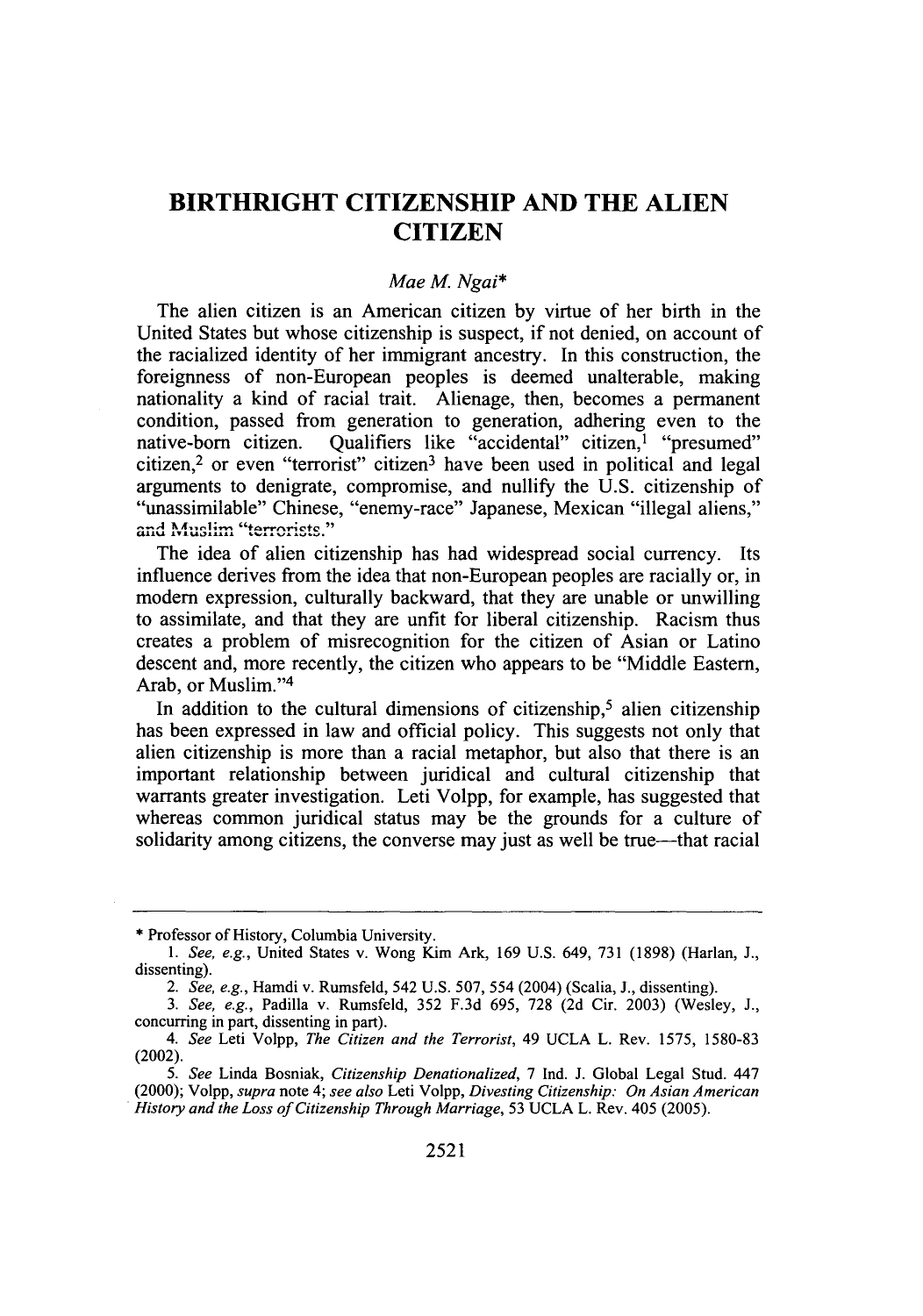difference and exclusion from social or cultural belonging may lead to differential legal treatment of citizens. <sup>6</sup>

### **CITIZENSHIP NULLIFICATION**

As a legal matter, alien citizenship involves the nullification of the rights of citizenship-from the right to be territorially present to the range of civil rights and liberties-without formal revocation of citizenship status. The repatriation (territorial removal) of 400,000 ethnic Mexicans during the Great Depression, half of them U.S. citizens,<sup>7</sup> and the internment of 120,000 people of Japanese descent during World War **II,** two-thirds of them U.S. citizens,<sup>8</sup> may be considered instances of official alien citizenship.

In both cases, alien citizenship derived directly from the legal exclusion of the citizens' immigrant forebears from the normative path of immigration and naturalization (i.e., legal entry to settlement to citizenship). The advent of a regime of immigration restriction in the 1920s created unauthorized entry as a mass phenomenon and legal problem, and Mexicans comprised the single largest group of undocumented migrants **by** the late 1920s. The real and imagined association of Mexicans with "illegal aliens," along with the creation of a landless, migratory agricultural proletariat and the extension of Jim Crow segregation to Mexicans in the southwest, stripped all ethnic Mexicans (regardless of legal status) of legitimate belonging and impelled the construction of Mexican American alien citizens. <sup>9</sup>

Japanese Americans, like other Asian Americans, were excluded from both immigration and naturalized citizenship on grounds of "racial unassimilability" from the late nineteenth century to the mid-twentieth century.<sup>10</sup> Asiatic exclusion was the most complete race-based legal

*<sup>6.</sup> See generally* Volpp, *supra* note 4.

*<sup>7.</sup> See generally* Abraham Hoffman, Unwanted Mexican Americans in the Great Depression: Repatriation Pressures **1929-39** (1974); Raymond Rodriguez **&** Francisco **E.** Balderrama, Decade of Betrayal: Mexican Repatriation in the 1930s **(1995).**

*<sup>8.</sup> See* Mae M. Ngai, Impossible Subjects: Illegal Aliens and the Making of Modem America **175-201** (2004); Michi Weglyn, Years of Infamy: The Untold Story of America's Concentration Camps **(1976).**

*<sup>9.</sup> See* Ngai, *supra* note **8,** at **56-90, 127-66.**

**<sup>10.</sup>** *See* Johnson-Reed Immigration Act of 1924, ch. **190,** 43 Stat. **153** (repealed **1952)** (excluding from immigration all persons ineligible for citizenship); Immigration Act of **1917,** ch. **29, 39** Stat. **874** (repealed **1952)** (creating barred Asiatic zone from Afghanistan to the Pacific); Chinese Exclusion Act of 1904, ch. **1630, 33** Stat. 428 (repealed 1943) (barring all Chinese laborers); Chinese Exclusion Act of **1892,** ch. **60, 27** Stat. **25** (repealed 1943); Chinese Exclusion Act of **1882,** ch. **126,** 22 Stat. **58** (repealed 1943); Page Act of **1875,** ch. 141, **18** Stat. **477** (repealed 1974) (barring Mongolian prostitutes); Gentlemen's Agreement, U.S.-Japan, **1908,** *acknowledged in* Annual Report of Commissioner-General of Immigration for the Fiscal Year Ended June **30 1908, 125-27** (limiting visas to Japanese laborers) (effectively ended **by** Immigration Act of 1924); United States v. Thind, **261 U.S.** 204 **(1923)** (upholding exclusion of Asians from naturalization); Ozawa v. **U.S., 260 U.S. 178 (1922).** Exclusion was gradually eliminated between 1943 and **1952.** *See* Chinese Repealer, ch. 344, **57** Stat. **600,** 1194 (1943); Luce-Celler Act, ch. 534, **60** Stat. 416 (codified in scattered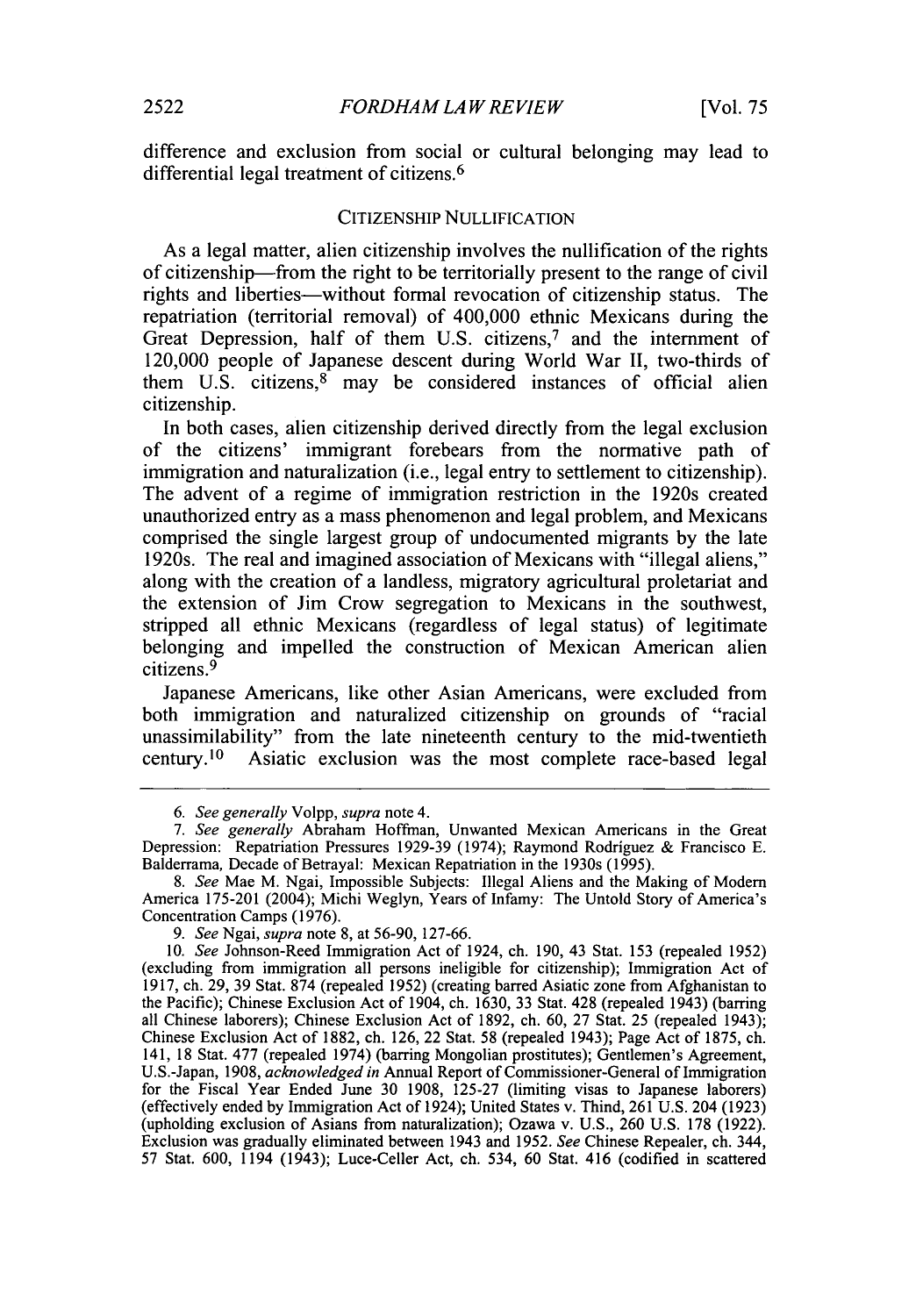#### 2007] *BIRTHRIGHT CITIZENSHIP AND THE ALIEN CITIZEN* **2523**

exclusion from citizenship since *Dred Scott*<sup>11</sup> and was instituted, significantly, in the 1880s, after the Fourteenth Amendment nullified *Dred Scott.* The legal and cultural force of Asiatic exclusion was so powerful that the idea of permanent foreignness continued to adhere to native-born Asian American citizens even decades after the exclusion laws were repealed, a racism that literary scholar Lisa Lowe describes as the "material trace of history."12

Alien citizenship is a defining *legal* characteristic of the racial formation of Asian and Latino ethnic groups. African Americans also have been constructed as "foreign," as evident in early nineteenth century colonization movements to "return" free blacks to Africa.<sup>13</sup> But after passage of the Fourteenth Amendment, the birthright citizenship of African Americans became indisputable, even if demoted to "second class." Indeed, opponents of citizenship for Chinese and other Asians often used African American citizenship as a negative example of the harm that conferring citizenship on unassimilated, backward races brought to the institution. <sup>14</sup>

The concept of alien citizenship is, of course, inherently contradictory. Asian Americans' and Mexican Americans' struggles against racial exclusion and subordination have always included efforts to secure the full rights of citizenship, which is to say, to eliminate the "alien" from "alien citizen." But, from the other direction, there also have been efforts to resolve the contradiction by formally denying territorial birthright citizenship to certain groups, that is, to eliminate the "citizen" from the "alien citizen," to render her wholly alien. These efforts are diverse but invariably involve challenges to the Citizenship Clause of the Fourteenth Amendment: "All persons born or naturalized in the United States, and subject to the jurisdiction thereof, are citizens of the United States and of the State wherein they reside."<sup>15</sup>

sections of 8 and 9 U.S.C.) (amending Nationality Act of 1940 to repeal Indian and Filipino exclusion from citizenship); McCarran-Walter Immigration and Nationality Act of 1952, 8 U.S.C. § 1101 (2000) (repealing all racial barriers to naturalization).

*<sup>11.</sup> See* Scott v. Sandford, 60 U.S. 393 (1856). 12. Lisa Lowe, Immigrant Acts: On Asian American Cultural Politics 26 (1996); *see also* Ling-Chi Wang, *The John Huang Controversy-A Wake-up Call for Asian-American Activists,* JINN Magazine, Oct. 23, 1996, http://www.pacificnews.org/jinn/stories/2.22/961023-lobby.html; Ling-Chi Wang, *China Spy Scandal Taps Reservoir of Racism,* JINN Magazine, Mar. 18, 1999, http://www.pacificnews.org/jinn/stories/5.06/990318-china.html.

<sup>13.</sup> African colonization and repatriation movements have been promoted by both Euro-Americans wishing to rid the United States of black people and African Americans seeking freedom via a return to their origins. *See, e.g.,* 10 Anti-Black Thought, 1863-1925: The American Colonization Society and Emigration (John David Smith ed., 1993); Claude A. Clegg III, The Price of Liberty: African Americans and the Making of Liberia (2004); *see also* Kunal M. Parker, *Making Blacks Foreigners: The Legal Construction of Former Slaves in Post-Revolutionary Massachusetts,* 2001 Utah L. Rev. 75.

<sup>14.</sup> *See* Plessy v. Ferguson, 163 U.S. 537 (1896).

<sup>15.</sup> U.S. Const. amend. XIV, § 1.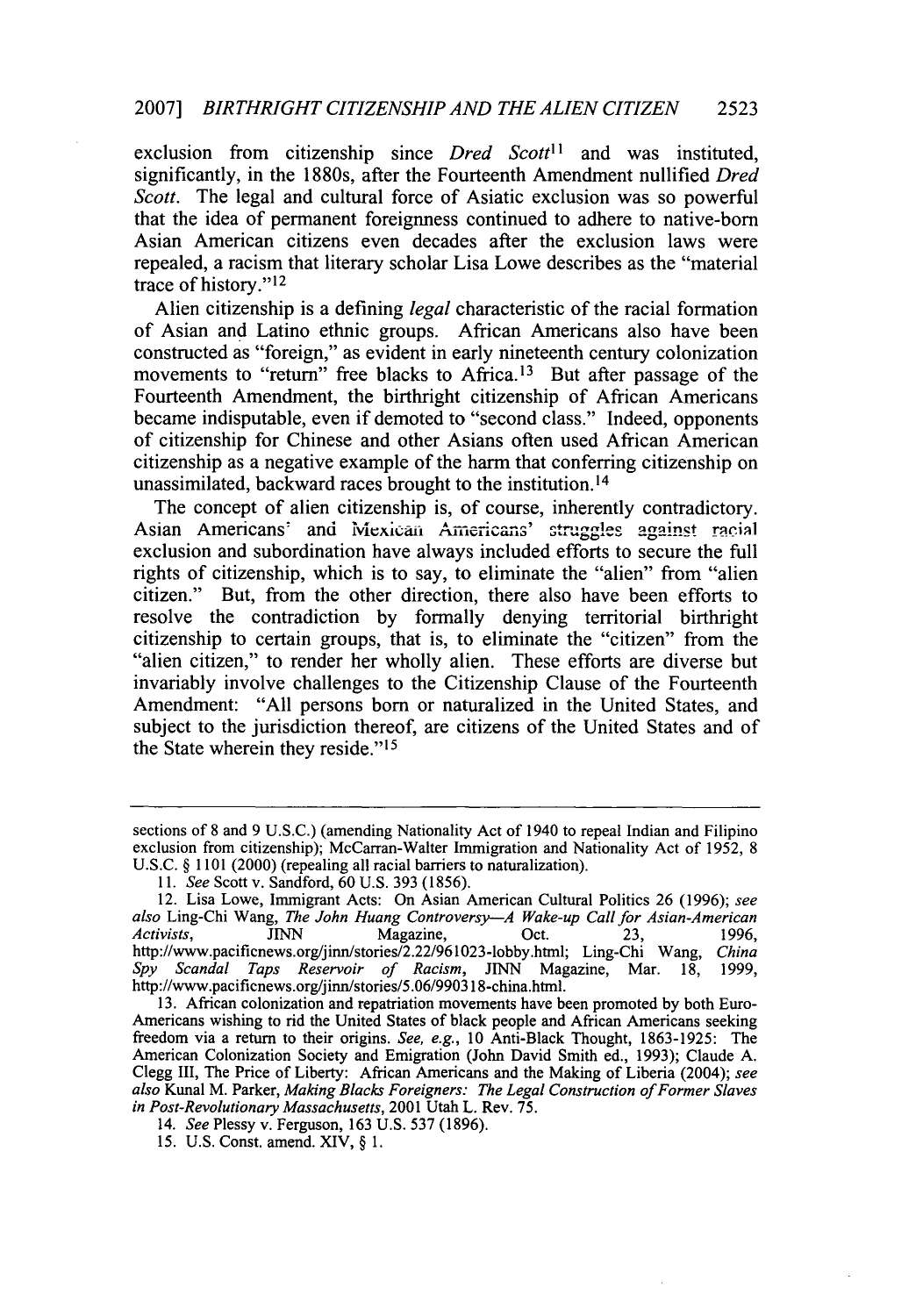Since its ruling in *United States v. Wong Kim Ark* in 1898,16 the Supreme Court has upheld the declaratory force of that clause. Commentators have generally agreed that the weight of precedent is considerable and have doubted that it can be overcome.17 Nonetheless, contemporary concerns about illegal immigration and terrorism have renewed efforts to strip birthright citizenship from groups deemed unworthy of it. The Citizenship Reform Act of 2005, introduced by Republican Representative Nathan Deal of Georgia, would "deny automatic citizenship at birth to children born in the United States to parents who are not citizens or permanent resident aliens," including children born "out of wedlock" to a mother who is not a citizen or permanent resident. 18 John C. Eastman, a leading advocate for exempting children of illegal aliens from birthright citizenship has argued that a reinterpretation of the Fourteenth Amendment became urgent "[i]n the wake of 9/1 **."19**

Controversy over the meaning of citizenship also has erupted in England, where British-born citizens of South Asian descent have been implicated in terrorist acts and plots.<sup>20</sup> In recent years, Ireland  $(2004)^{21}$  and New Zealand  $(2005)^{22}$  have amended their citizenship laws to confer citizenship at birth only to children with at least one citizen or permanent-resident parent.

18. H.R. 698, 109th Cong. § 1 (2005). "Out of wedlock" specifically includes "common law marriages." The bill had eighty-seven cosponsors. *See* Information on H.R. 698, http://www.thomas.gov/cgi-bin/bdquery/D?d109:698:./list/bss/d109HR.lst::|TOM:/bss/109se arch.htmll (last visited Feb. 8, 2007).

<sup>16.</sup> *See* United States v. Wong Kim Ark, 169 U.S. 649 (1898).

<sup>17.</sup> *See, e.g.,* Stephen Dinan, *GOP Mulls Ending Birthright Citizenship,* Wash. Times, Nov. 4, 2005, at Al; The Stupid Shall be Punished: http://bubbleheads.blogspot.com/2006/10/birthright-citizenship.html (Oct. 21, 2006, 23:15 EST). But, as noted by Michele Waslin of the National Council of La Raza, "This was always seen in the past as some extreme, wacko proposal that never goes anywhere .... But these so-called wacko proposals are becoming more and more mainstream-it's becoming more acceptable to have a discussion about it." *'Birthright Citizenship' Debate Set to Begin,* MSNBC.com, Dec. 26, 2005, http://www.msnbc.msn.com/id/10609068/.

<sup>19.</sup> *Hearing on Dual Citizenship, Birthright Citizenship, and the Meaning of Sovereignty Before the Subcomm. on Immigration, Border Security, and Claims of the* H. *Comm. on the Judiciary,* 109th Cong. 57-72 (2005) (statement of John C. Eastman, Professor of Law); John C. Eastman, *Politics and the Court: Did the Supreme Court Really Move Left Because of Embarrassment over* Bush v. Gore? 94 Geo. L.J. 1475, 1484 (2006). Constitutional introduced into the Congress in 1993 and 1995. *See* H.R.J. Res. 56, 104th Cong. (1995); H.R.J. Res. 129, 103d Cong. (1993); H.R.J. Res. 117, 103d Congress (1993). Bills amending immigration and nationality laws to the same effect were introduced in 1995. *See* H.R. 1363, 104th Cong. (1995); H.R. 705, 104th Cong. (1995).

<sup>20.</sup> *See* Serge F. Kovaleski, *Young Muslims in Britain Hear Competing Appeals,* N.Y. Times, Aug. 29, 2006, at A3.

<sup>21.</sup> *See* Irish Nationality and Citizenship Act, 2004 (Act No. 38/2004) (Ir.) (limiting grant of citizenship by *jus soli* to persons with at least one parent who is an Irish or British citizen or who meets certain criteria of residence or right of residence).

<sup>22.</sup> *See* Citizenship Amendment Act 2005, 2005 S.N.Z. No. 43 (N.Z.) (limiting territorial birthright citizenship to children with at least one New Zealand citizen or permanent-resident parent).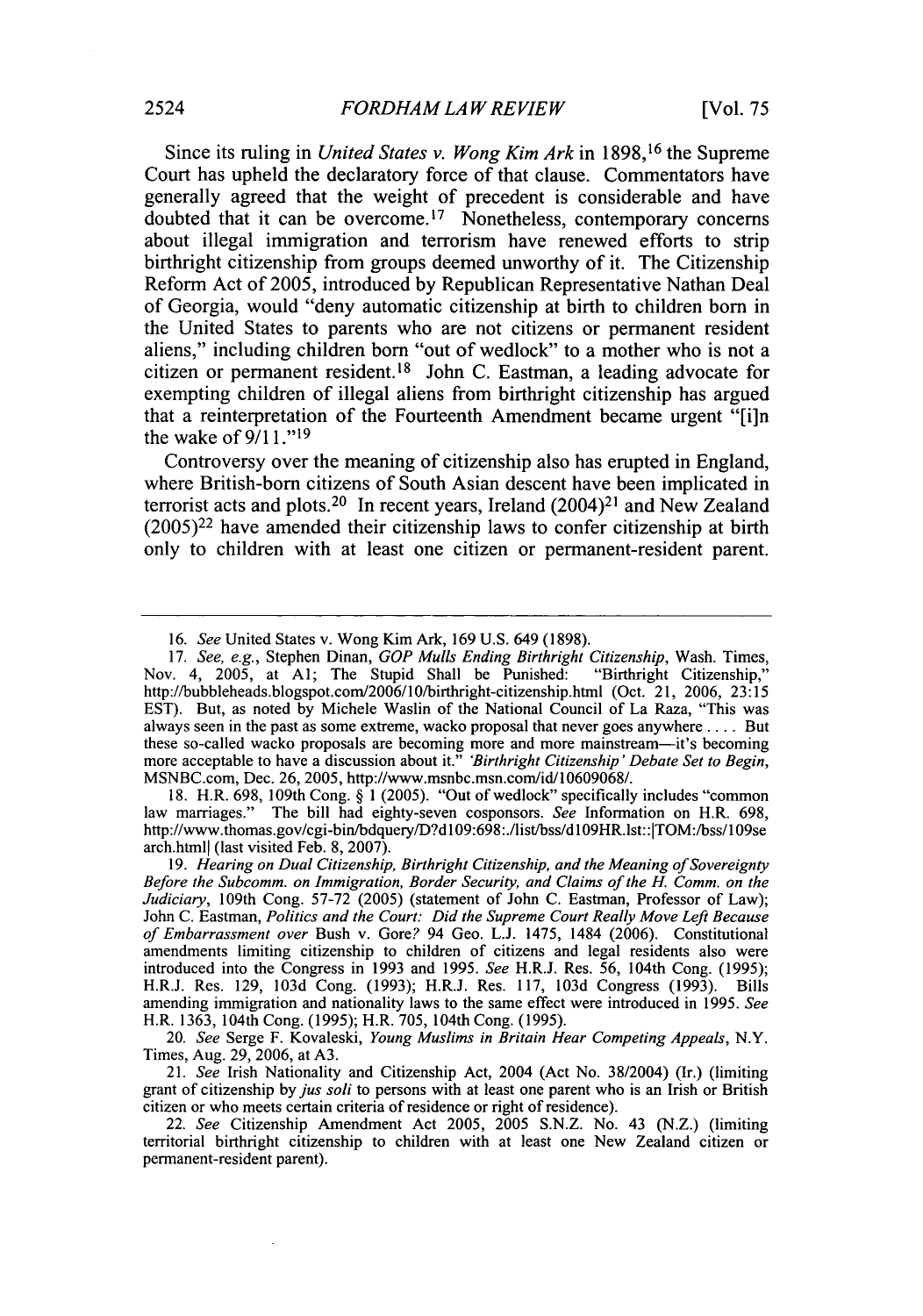These developments warn us that access to citizenship, including birthright citizenship in the United States, is not fixed but politically contingent.

### THE CITIZENSHIP CLAUSE

In the United States, the Fourteenth Amendment established (or, more precisely, made explicit for national citizenship that which had been the case since the founding of the republic) the rule of *jus soli,* or citizenship based on place of birth, a rule derived from the English common law.<sup>23</sup> The United States also has a tradition of *jus sanguinus* as it grants citizenship to children born to U.S. citizens abroad (as long as they have prior residence in the United States), but this is a statutory corollary to the constitutional principle that assigns citizenship at birth by territory.<sup>24</sup>

Opponents of territorial birthright citizenship argue in terms of history, political theory, and textual interpretation. There has been much discussion and debate on the question, especially since the publication of Peter Schuck and Rogers Smith's *Citizenship Without Consent* in 1985, so I will only summarize the debate here.<sup>25</sup> It is argued first that the English common law of *jus soli*, which aimed to ensure the allegiance of the monarch's subjects in exchange for his protection, is a feudal remnant not compatible with citizenship in a republic, which is (or should be) based on consent.<sup>26</sup> The

24. *See* 8 U.S.C. § 1401 (2000). In cases of children born out of wedlock the law grants citizenship by descent to those born to a citizen mother but not to those with a citizen father unless additional requirements are met, including "clear and convincing" evidence of biological parentage and a history of parental support. *See id. §* 1409. The policy, presumably aimed at limiting citizenship claims by persons fathered by U.S. soldiers abroad, presumably aimed at limiting citizenship claims by persons fathered by U.S. soldiers abroad, has withstood gender-discrimination challenge. *See* Nguyen v. INS, 533 U.S. 53 (2001).

<sup>23.</sup> See *Calvin's Case,* (1608) 77 Eng. Rep. 377 (K.B.), arguing that a person born in such was entitled to inherit land in England. The ruling held that the king's sovereignty residing in his corporeal body was part of the "divine law of nature" and thus greater than the discrete political jurisdictions under his sovereignty. In seventeenth century England, subjecthood was primarily a matter of allegiance as few benefits accrued to natural-born subjects but these did include the right to inherit land and to sue in the king's courts. English opponents of territorial birthright raised the specter of hordes of Scots acquiring property in England. *See* Polly J. Price, *Natural Law and Birthright Citizenship in* Calvin's Case *(1608),* 9 Yale J.L. & Human. 73, 95 (1997).

<sup>25.</sup> Peter H. Schuck & Rogers M. Smith, Citizenship Without Consent: Illegal Aliens in the American Polity (1985); *cf.* Rogers M. Smith, Civic Ideals: Conflicting Visions of Citizenship in U.S. History 308-10 (1997); Letter from Professor Rogers M. Smith to Professor Gerald L. Neuman (July 9, 1987), in Immigration and Refugee Law and Policy 1308 (Stephen H. Legomsky ed., 4th ed. 2005). For critiques and more discussion, see Christopher L. Eisgruber, *Birthright Citizenship an* (1997); Gerald L. Neuman, *Back to* Dred Scott?, 24 San Diego L. Rev. 485 (1987) (book review); David S. Schwartz, *The Amorality of Consent,* 74 Cal. L. Rev. 2143 (1986) (book review).

<sup>26.</sup> Schuck & Smith, *supra* note 25, at 20-23. The same line of reasoning was at the core of the argument made by the United States in the *Wong Kim Ark* case. *See* Brief of Appellant, United States v. Wong Kim Ark, 169 U.S. 649 (1898) (No. 904), *in* 14 Landmark Briefs and Arguments of the Supreme Court of the United States: Constitutional Law 3 (Philip B. Kurland & Gerhard Casper eds., 1975).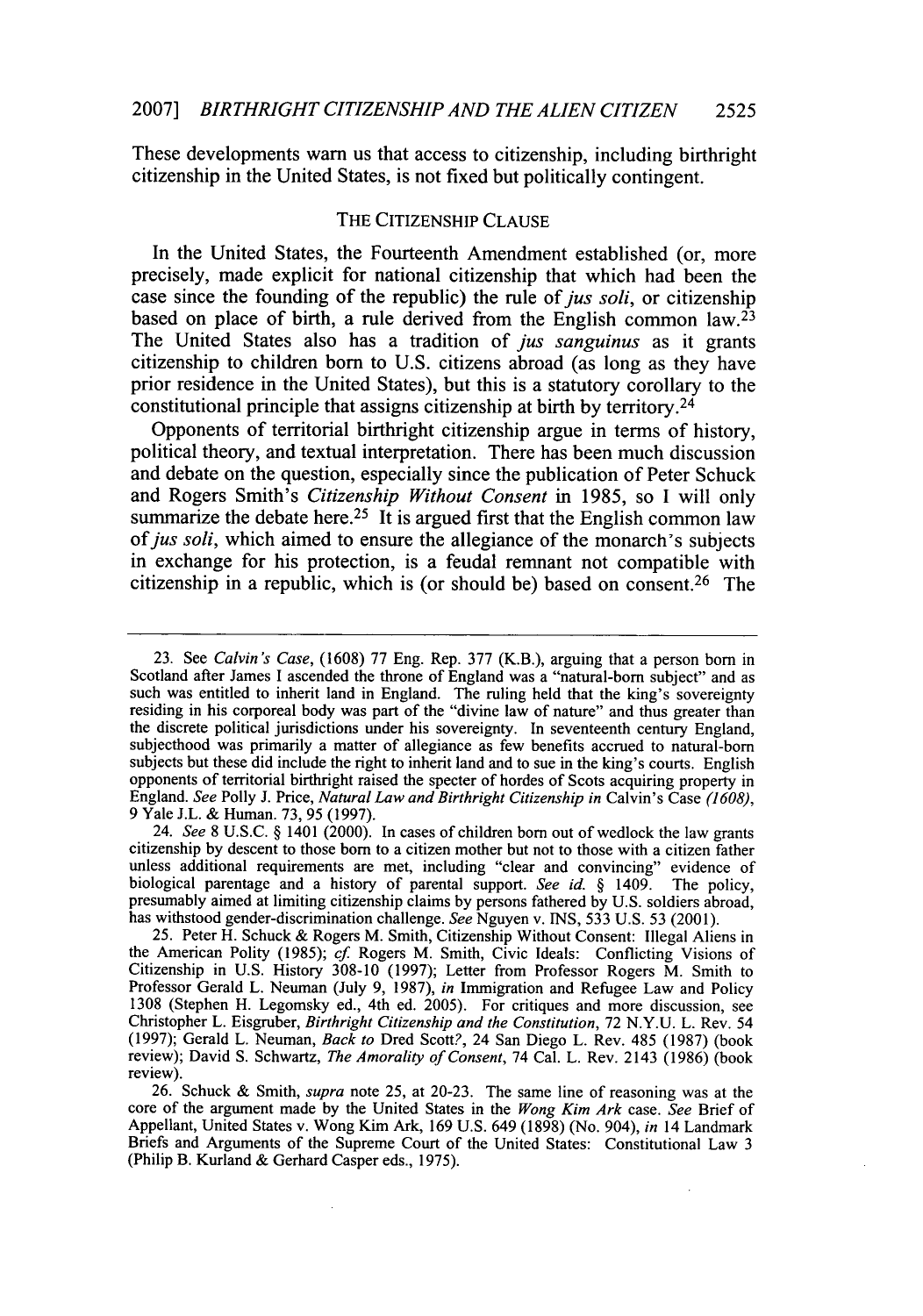second argument is that the Fourteenth Amendment's phrase, "subject to the jurisdiction thereof' should not be interpreted as mere territorial jurisdiction exempting only the children of foreign diplomats as the Court ruled in *Wong Kim Ark,* but rather that "jurisdiction" should be interpreted to mean political jurisdiction, which invokes the principle of consent.<sup>27</sup> By this reasoning, the children of illegal aliens and temporary foreign visitors should not be citizens because their parents do not have the government's permission for entry or, in the case of transients, for permanent residence. Here, citizenship is seen as a kind of unjust enrichment, opportunistically acquired. <sup>28</sup>

The focus *onjus soli* as ascriptive elides the fact that *both* basic rules of assigning citizenship at birth are ascriptive, whether by geography or by descent *(jus sanguinus* after all means the rule of blood). No person has control over the circumstances of her birth. Neither type of American birthcitizenship involves consent; moreover, there is no general "consent requirement" upon reaching the age of majority (though draft registration for males can be construed to be a kind of consent).<sup>29</sup> In contrast to the native-born who hold passive citizenship, naturalized citizens and only naturalized citizens give explicit consent to citizenship and its obligations.<sup>30</sup> Finally, to deny citizenship to a person based on her parents' illegal status is to punish the child for the behavior of the parent, something we have long recognized as morally and legally wrong.<sup>31</sup>

28. *See* Eastman, Citizens, *supra* note 27; *see also* Andrew Grossman, Birthright Citizenship as Nationality of Convenience (2004), available at http://uniset.ca/naty/matemity/; Allan Wall, *Anchor Babies* (Apr. 26, 2001), *reprinted at* http://www.americanpatrol.com/ANCHORBABIES/AnchorBabiesAllanWall.html.

29. Peter Schuck and Rogers Smith address this problem by proposing that the children of U.S. citizens would acquire "provisional citizenship" at birth, which they can renounce at majority and exercise their right of expatriation. Schuck & Smith, *supra* note 26, at 117. Before majority they would have full protection as citizens as an extension of their parents' citizenship rights. The option to renounce at majority, while an inclusive policy that would not punish passive citizens and avoids the problem of determining positive requirements that would invariably result in exclusions, does however seem to fall short of the consensual ideal espoused by Schuck and Smith. Citizens already have the option to renounce and expatriate.

30. Hence Bonnie Honig has argued that mass naturalization ceremonies are so celebrated in American media because they renew the native-born citizen's faith in consensual citizenship. *See* Bonnie Honig, Democracy and the Foreigner 75 (2001).

31. "The son shall not bear the iniquity of the father." *Ezekiel* 18:20. "[N]o child is responsible for his birth **.. "** Weber v. Aetna Casualty & Surety Co., 406 U.S. 164, 175 (1972); *see* Trimble v. Gordon, 430 U.S. 762, 770 (1977) (citing *Weber,* 406 U.S. at 175) (considering the rights of illegitimate children); *see also* Oyama v. California., 332 U.S. 633 (1948) (ruling alien land laws unenforceable as applied in this case).

<sup>27.</sup> Schuck & Smith, *supra* note 25, at 114; Eastman, *supra* note 19; John C. Eastman, Claremont Inst., Citizens by Right, or by Consent? (Jan. 2, 2006), http://www.claremont.org/writings/060102eastman.html [hereinafter Eastman, Citizens]. A related argument claims that the rule of descent avoids the problem of divided allegiances or dual citizenship that can be created when two states vie for a person's allegiance, one by territorial citizenship and one by descent. *Id.*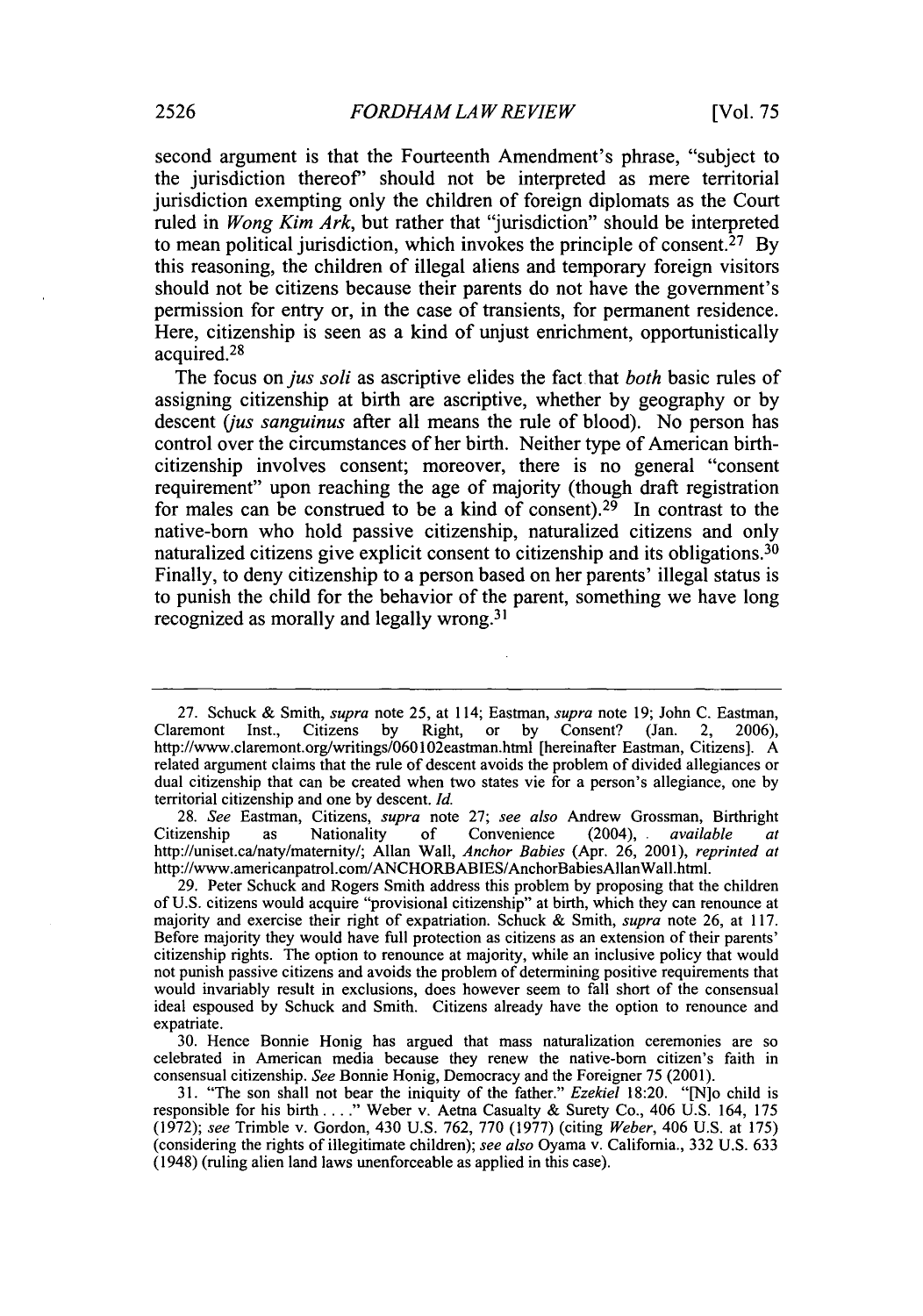#### 2007] *BIRTHRIGHT CITIZENSHIP AND THE ALIEN CITIZEN* **2527**

Opponents of birthright citizenship generally do not argue directly in terms of racial difference or racial exclusion. This may be because they are not motivated by racism or, if they are, they know it is socially unacceptable and legally dubious. But racial exclusion from citizenship has a long history in the United States, one that has involved different manipulations of territorial and descent-based citizenship. Even if racial exclusion is not the intended result of eliminating birthright citizenship, it is a certain outcome.

More important than the history of the English common law is the history of American citizenship, which has always operated in *both* registers of soil and blood. For Anglo- and other Euro-Americans, territorial birthright citizenship has been the normative rule, not only because of the commonlaw tradition but in order to crisply define the citizenship of the new republic and then to encourage immigration and settlement. It was, arguably, not a legacy of feudal subjecthood but rather a progressive and optimistic view of assimilation, of building the citizenry with the children of immigrants, who would be more influenced by their experience in the new republic than by the old-country habits and allegiances of their parents-

In contrast, the rule of descent historically has been used to *exclude* people of color from citizenship. *Dred Scott* specified that the social contract implicit in the Constitution was for and among white Euro-Americans and did not intend to include slaves or free black persons.<sup>32</sup> Chinese and other Asians were excluded from naturalized citizenship as racial unassimilables. Filipino, Puerto Rican, and other colonial subjects were legally constructed as "noncitizen nationals," a status in-between alien and citizen.33 The subsequent statutory grant of citizenship to Puerto Ricans in 1917 remains subject to congressional revocation. <sup>34</sup>

At the same time, territorial birthright citizenship was used to consolidate U.S. conquest over sovereign peoples. After the Mexican-American War, the Treaty of Guadalupe Hidalgo stipulated that all Mexicans residing in the conquered territory would become U.S. citizens within one year unless they explicitly opted to retain Mexican citizenship; fewer than two thousand people did so.<sup>35</sup> The Indian Citizenship Act of 1924, which granted

<sup>32.</sup> *See* Scott v. Sandford, 60 U.S. 393 (1856).

<sup>33.</sup> After the Spanish-American War, Spain ceded to the United States the Philippines, Puerto Rico, and Guam and "relinquished" its sovereignty over Cuba. Under provisions of the Treaty of Paris, the "natives" of the territories became, without choice, noncitizen U.S. nationals, with the further stipulation that the "civil rights and political status of the native inhabitants... shall be determined by Congress." Natives of Spain living in the territories at the time of cession had the option to retain their Spanish nationality. Treaty of Peace Between the United States of America and the Kingdom of Spain, U.S.-Spain, art. IX, Dec. 10, 1898, 30 Stat. 1754 (commonly known as Treaty of Paris); *see* Dudley **0.** McGovney, *Our Non-Citizen Nationals, Who Are They?,* 22 Cal. L. Rev 593 (1934).

<sup>34.</sup> *See* Jones-Shafroth Act of Mar. 2, ch. 145, 39 Stat. 95 (1917); *see generally* Jos6 A. Cabranes, Citizenship and the American Empire (1979).

<sup>35.</sup> *See* Ngai, *supra* note 8, at 50-51.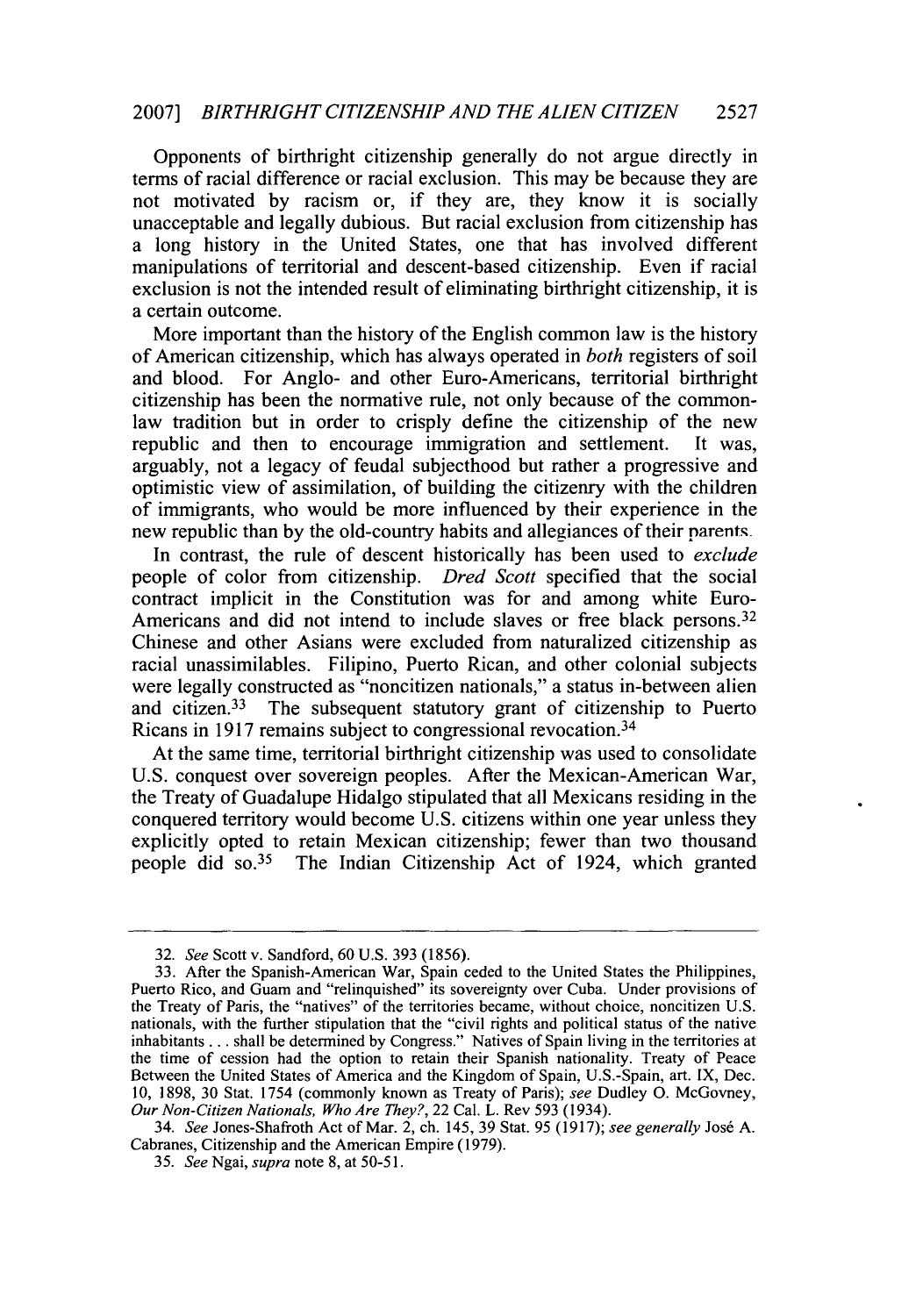territorial birthright citizenship to all Native American Indians, should properly be seen as a final blow to Indian sovereignty. <sup>36</sup>

For the freed slaves, Chinese Americans, and other immigrant groups, access to territorial birthright citizenship has been a measure of progress against racial inequality and subordination. These groups have recognized that citizenship is the most elemental condition for racial equality because only citizenship guarantees the right to be territorially present and the right to vote; in other words, it is the individual's foundational protection from state authority. The Fourteenth Amendment aimed precisely to accomplish that basic condition, to nullify *Dred Scott's* exclusion of black people from citizenship.

During the regime of exclusion, Chinese Americans claimed birthright citizenship as a toehold for their civil rights. For example, in the 1885 California case *Tape v. Hurley,37* which challenged the exclusion of Chinese from San Francisco's public schools, attorneys for the plaintiff "especially so in this case, as the child is native-born."<sup>38</sup> Throughout the late nineteenth century, there was avid political opposition to recognizing birthright citizenship for Chinese. The anti-Chinese nativists understood that granting citizenship to the children of Chinese assured permanent settlement and an accretion of the Chinese population, thereby undermining the very objectives of exclusion. <sup>39</sup>

It was not until *Wong Kim Ark* in 1898 that the matter was settled.40 In his dissent, Chief Justice Melville Weston Fuller captured the widely held view against native-born Chinese, asserting that the "imposition" of citizenship on Chinese persons, whose birth on U.S. soil was an "accident," contradicted Congress's intention to exclude Chinese. majority had no love of the Chinese, but the reasons for its ruling may be deduced as twofold: first, to support the authority of the federal government over all persons under its jurisdiction during this period of national consolidation; and second, to continue to support the immigration of Europeans at a time of industrial development. Denying access to territorial birthright citizenship to the children of aliens, the Court said, would jeopardize "citizenship [for] thousands of persons of English, Scotch, Irish, German or other European parentage, who have always been considered and treated as citizens."<sup>41</sup>

<sup>36.</sup> *See* Indian Citizenship Act of 1924, ch. 233, 43 Stat. 253 (codified as amended at 8 U.S.C. § 1401(b) (2000)).

<sup>37.</sup> *See* Tape v. Hurley, 6 P. 129 (Cal. 1885).

<sup>38.</sup> *Question of Admitting Chinese Pupils Causes a Debate,* S.F. Daily Evening Bull., Oct. 4, 1884, at 1 (quoting Chinese Consul F. A. Bee).

<sup>39.</sup> *See In re* Look Tin Sing, 21 F. 905 (1884); *Citizenship and the Interpreter,* S.F. Daily Evening Bulletin, Nov. 10, 1884, at 2.

<sup>40.</sup> For an excellent discussion of the case, see Lucy E. Salyer, Wong Kim Ark: *The Contest over Birthright Citizenship, in* Immigration Stories 51 (David A. Martin & Peter H. Schuck eds., 2005).

<sup>41.</sup> United States v. Wong Kim Ark, 169 U.S. 649, 694 (1898).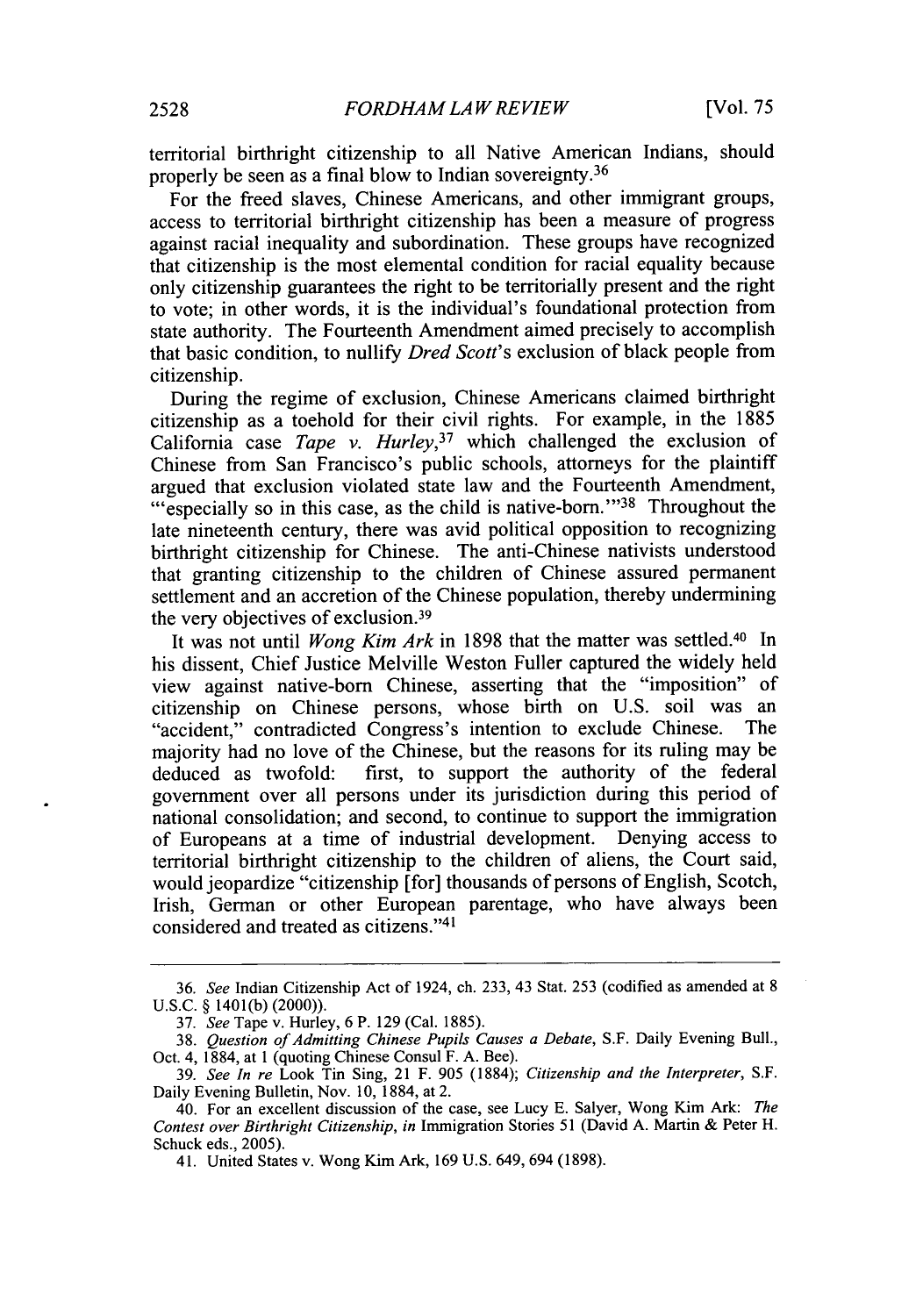#### 2007] *BIRTHRIGHT CITIZENSHIP AND THE ALIEN CITIZEN* **2529**

But, because birthright citizenship existed alongside racial exclusions from immigration and naturalization, there developed over the course of the twentieth century the "alien citizen," with legal exclusions from admission and naturalization serving as constant pressures against realization of full citizenship rights of the native-born. Nevertheless the right to territorial birthright citizenship was a marker of equality and inclusion.

The advantages and disadvantages of birthright citizenship cannot be weighed solely in terms of a political theory of consent, but also must be considered in light of the historical practices of American citizenship. Those practices comprise a combination of soil and blood that have included some and excluded others along the lines of racial difference. Indeed, the racial history of citizenship reveals the principle of mutual consent to be a fiction: The individual's consent to be governed carries far less power than the state's ability to exclude. Seen from this angle, birthright citizenship is a first-line defense of individual rights before the arbitrary exercise of state authority.<sup>42</sup>

The tradition of birthright citizenship as a strategy for immigrant incorporation has been one that European immigrants always enjoyed. Asian iiiunigrants fought to extend to all regardless of race and national origin, and Mexican immigrants now fight to defend. In the words of one immigrant advocate, birthright citizenship is a "tradition of really integrating immigrants into our society in order to unify us as a nation."<sup>43</sup> In light of contemporary migration patterns, eliminating birthright citizenship to children of illegal aliens would create a hereditary caste of illegal aliens in our society, an extreme form of racial marginalization that would impact Mexicans more than any other single ethno-racial group.<sup>44</sup>

The consequences of eliminating birthright citizenship in the United States might instructively be considered in light of recent developments in Europe, where, faced with new populations arising from immigration, states have amended their citizenship laws.<sup>45</sup> Thus, on the one hand, Germany, which has historically practiced citizenship by descent, revised its laws in 2000 to grant birthright citizenship to German-born children of foreigners

<sup>42.</sup> *See* Bernadette Meyler, *The Gestation of Birthright Citizenship, 1868-1898 States' Rights, the Law of Nations, and Mutual Consent,* 15 Geo. Immigr. L.J. 519, 551 (2001).

<sup>43.</sup> *Bill Would Eliminate Birthright Citizenship,* FOXNews.com, Nov. 27, 2005, http://www.foxnews.com/story/0,2933,176664,00.html.

*<sup>44.</sup> Societal & Legal Issues Surrounding Children Born in the United States to illegal Alien Parents, Joint Hearing Before the Subcomm. on Immigration and Claims and Subcomm. on the Constitution, of the Comm. on the Judiciary,* 104th Cong. (1995) (statement of Professor Gerald L. Neuman, Columbia Univ. Sch. of Law); Kevin R. Johnson, *Race Matters: Immigration Law and Policy Scholarship, Law in the Ivory Tower, and the Legal Indifference of the Race Critique,* 2000 U. Ill. L. Rev. 525; Note, *The Birthright Citizenship Amendment: A Threat to Equality,* 107 Harv. L. Rev. 1026 (1994).

<sup>45.</sup> Patrick Weil, *Access to Citizenship: A Comparison of Twenty-Five Nationality Laws, in* Citizenship Today: Global Perspectives and Practices 17 (T. Alexander Aleinikoff & Douglas Klusmeyer eds., 2001).